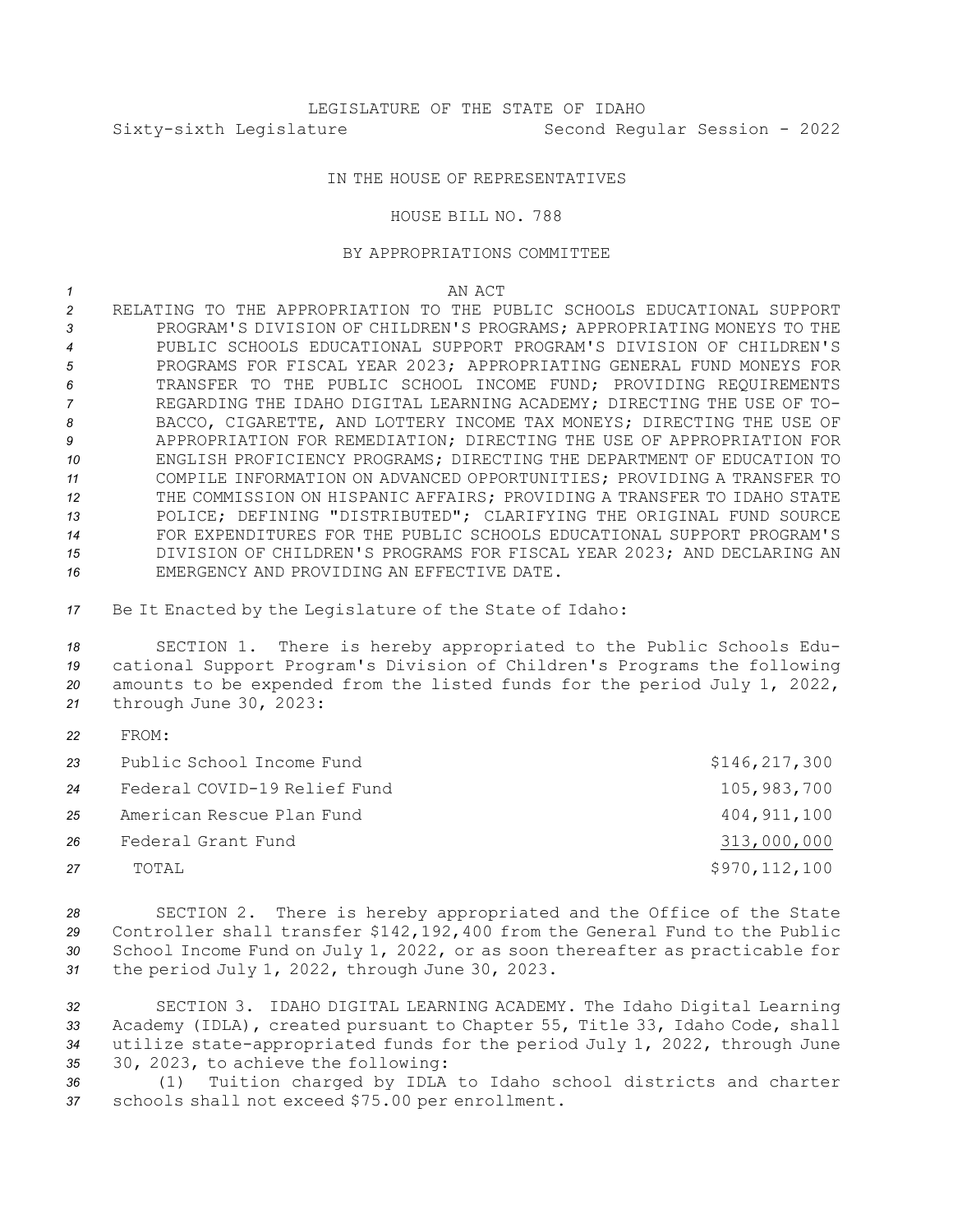*<sup>1</sup>* (2) Provide remedial coursework for students failing to achieve profi-*<sup>2</sup>* ciency in one (1) or more areas of Idaho's standards-based tests.

*<sup>3</sup>* (3) Pursuant to State Board of Education rule, IDAPA 08.02.03, provide *<sup>4</sup>* advanced opportunities, including access to dual credit courses for stu-*5* dents.

*<sup>6</sup>* The preceding list shall not be construed as excluding other instruction and *<sup>7</sup>* training that may be provided by the Idaho Digital Learning Academy.

 SECTION 4. TOBACCO, CIGARETTE, AND LOTTERY DISTRIBUTION. Notwith- standing the provisions of any law to the contrary, of the moneys appro- priated in Section 1 of this act, up to \$4,024,900 from available tobacco, cigarette, and lottery income tax revenue funds accruing, appropriated, or distributed to the Public School Income Fund pursuant to Sections 63-2506, 63-2552A, and 63-3067, Idaho Code, for the period July 1, 2022, through June 30, 2023, shall be distributed to school districts and charter schools through <sup>a</sup> combination of <sup>a</sup> base amount of \$2,000 plus <sup>a</sup> prorated amount based on the prior year's average daily attendance. Such funds shall be used to develop and implement school safety improvements and/or to facilitate and provide substance abuse prevention programs in the public school system.

 SECTION 5. REMEDIAL COURSEWORK. Of the moneys appropriated in Section 1 of this act, \$4,715,000 shall be distributed for remedial coursework for students failing to achieve proficiency on Idaho's standards-based achieve- ment tests in dollar amounts determined by the State Department of Educa- tion. The State Department of Education shall report to the Joint Finance- Appropriations Committee and the Senate and House education committees by no later than January 13, 2023, on the uses of funds and effectiveness of the programs and efforts.

 SECTION 6. ENGLISH PROFICIENCY. Pursuant to Section 33-1617, Idaho Code, of the moneys appropriated in Section 1 of this act, \$4,820,000 shall be distributed for support of students in English language learner programs as follows:

*<sup>31</sup>* (1) The State Department of Education shall distribute \$4,370,000 to *<sup>32</sup>* school districts and charter schools pro rata based on the population of Eng-*<sup>33</sup>* lish language learners under criteria established by the department.

 (2) The State Department of Education shall distribute \$450,000 for <sup>a</sup> competitive grant program to assist school districts and charter schools in which English language learners are not reaching statewide accountability interim targets or long-term goals, as defined by federal law. This amount shall be distributed annually in three-year grant cycles, contingent on ap-propriation and the ability of grantees to meet program objectives.

*<sup>40</sup>* (3) The State Department of Education shall develop the program ele-*<sup>41</sup>* ments and objectives governing the use of these funds and include <sup>a</sup> program *<sup>42</sup>* evaluation component.

 The purpose of these funds is to improve student English language skills to allow for better access to the educational opportunities offered in public schools. The State Department of Education shall report to the Joint Fi-nance-Appropriations Committee and the Senate and House education commit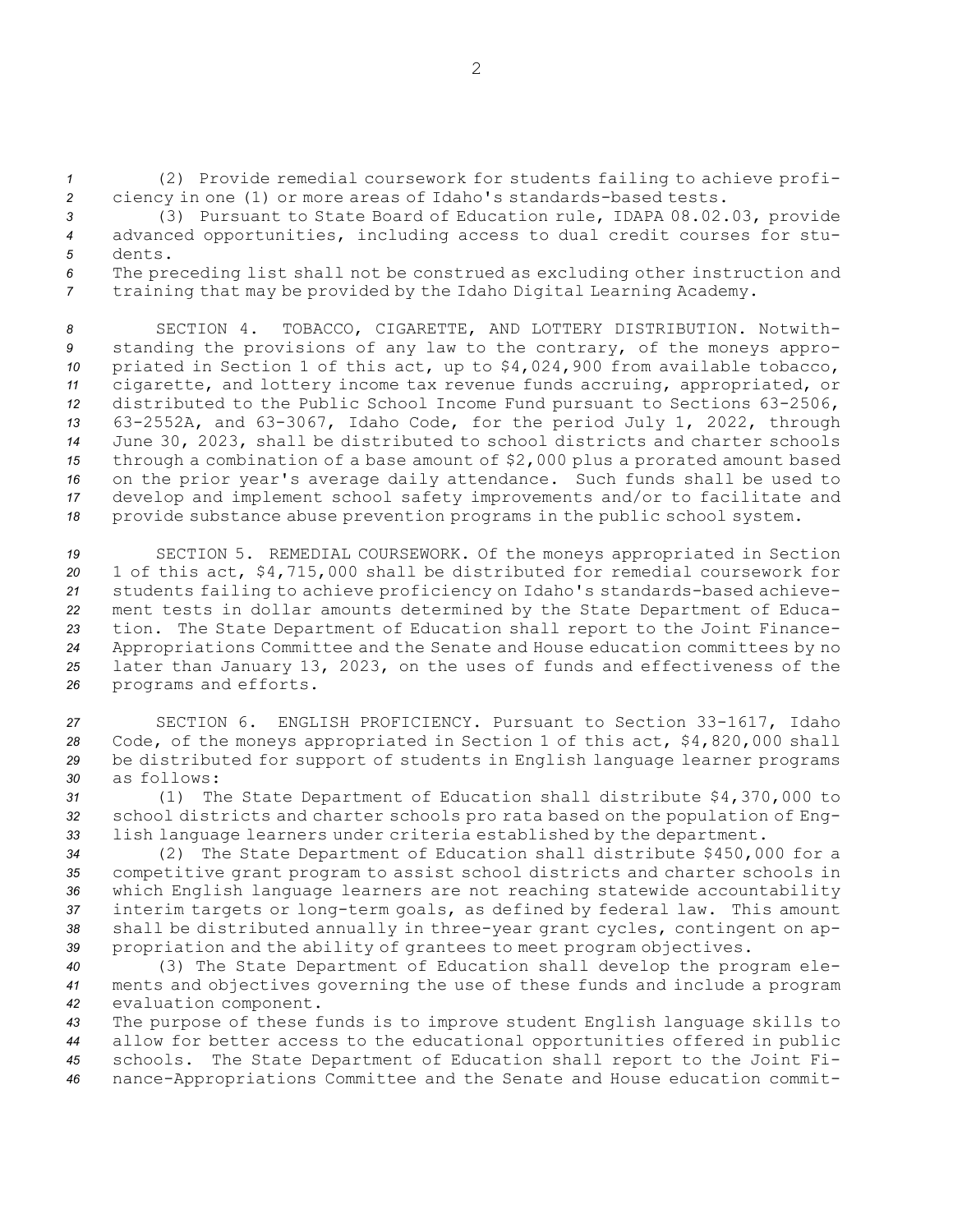*<sup>1</sup>* tees by no later than January 13, 2023, on the program design, uses of funds, *<sup>2</sup>* and program effectiveness.

 SECTION 7. ADVANCED OPPORTUNITIES COURSES AND PROGRAM EVALUATION. The State Department of Education shall compile information concerning the numbers of students enrolling in advanced opportunities courses according to the provisions of Chapter 46, Title 33, Idaho Code, whether coursework is successfully completed, and total expenditures for fiscal year 2022. As nearly as practicable, the report shall contain information about en- rollment of this student population in postsecondary education. <sup>A</sup> report containing such information shall be posted on the website of the State De-partment of Education no later than December 31, 2022.

 SECTION 8. PUBLIC SCHOOL INCOME FUND TRANSFER TO COMMISSION ON HISPANIC AFFAIRS. There is hereby appropriated and the Office of the State Controller shall transfer in accordance with Section 63-2552A(3), Idaho Code, on July 1, 2022, or as soon thereafter as practicable, \$80,000 from the Public School Income Fund to the Commission on Hispanic Affairs Miscellaneous Revenue Fund to be used for substance abuse prevention efforts in collaboration with the State Department of Education.

 SECTION 9. PUBLIC SCHOOL INCOME FUND TRANSFER TO IDAHO STATE POLICE. There is hereby appropriated and the Office of the State Controller shall transfer in accordance with Section 63-2552A(3), Idaho Code, on July 1, 2022, or as soon thereafter as practicable, \$200,000 from the Public School Income Fund to the Idaho State Police Miscellaneous Revenue Fund for the purpose of increasing toxicology lab capacity in Forensic Services.

 SECTION 10. DEFINITION. For the purposes of this act, "distributed" means moneys that are transferred to school districts, public charter schools, and the Idaho Digital Learning Academy, with no funds withheld for any other contract or administrative costs.

 SECTION 11. Of the amounts appropriated in Section 1 of this act for the Public Schools Educational Support Program's Division of Children's Programs, the following amounts shall be considered expended from the listed funds for the period July 1, 2022, through June 30, 2023:

*33* FROM:

| 34 | General Fund                                     | \$142, 192, 400 |
|----|--------------------------------------------------|-----------------|
| 35 | Cigarette, Tobacco and Lottery Income Taxes Fund | 4,024,900       |
| 36 | Federal COVID-19 Relief Fund                     | 105,983,700     |
| 37 | American Rescue Plan Fund                        | 404, 911, 100   |
| 38 | Federal Grant Fund                               | 313,000,000     |
| 39 | TOTAL                                            | \$970, 112, 100 |